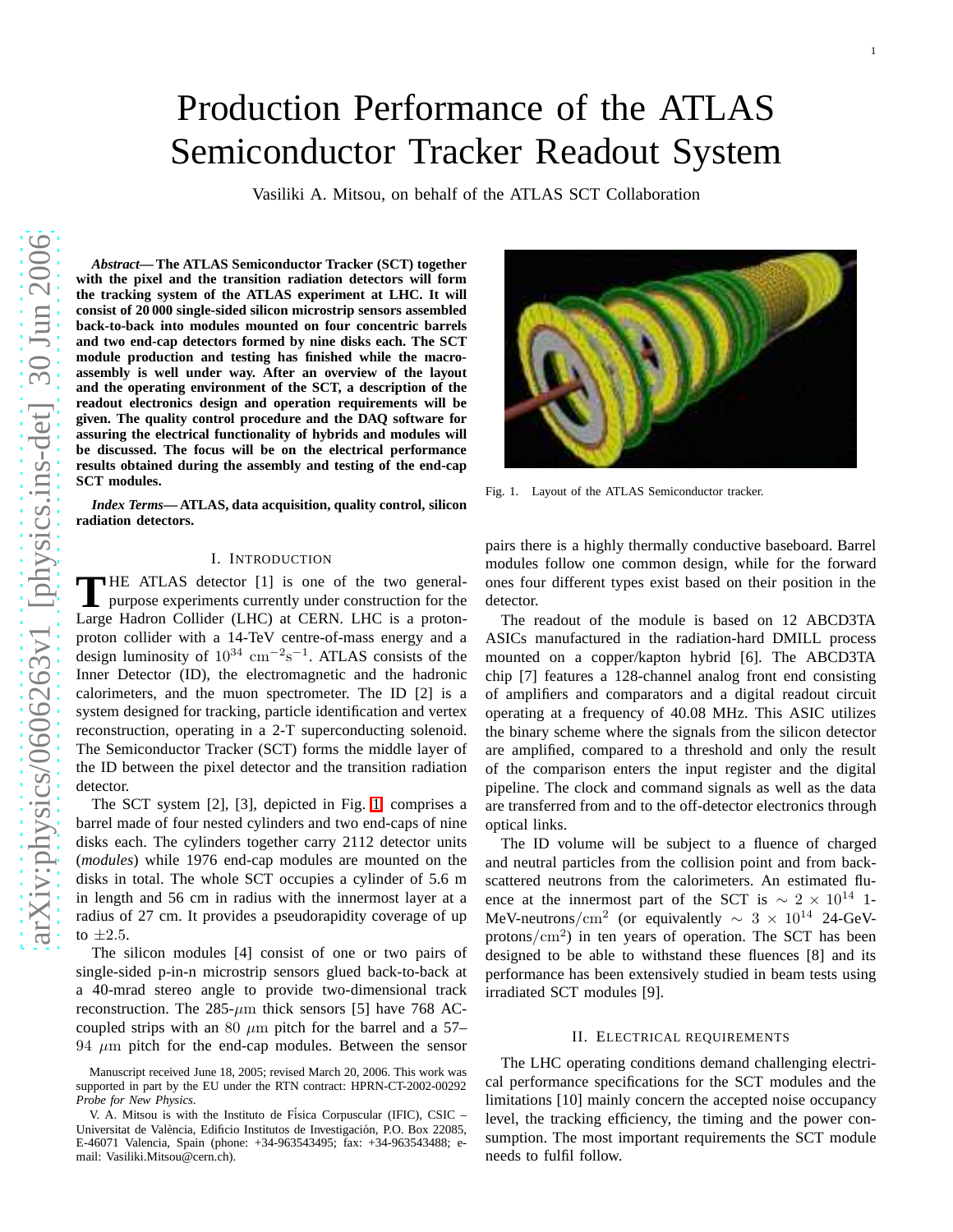*1) Noise performance:* The total effective noise of the modules results from two principal contributions; the frontend electronics and the channel-to-channel threshold matching. The former is the Equivalent Noise Charge (e<sup>−</sup> ENC) for the front-end system including the silicon strip detector. It is specified to be less than  $1500 e^-$  ENC before irradiation and 1800 e<sup>-</sup> ENC after the full dose of  $3 \times 10^{14}$  24-GeV-equivalent-protons/ $\text{cm}^2$ . The noise hit rate needs to be significantly less than the real hit occupancy to ensure that it does not affect the data transmission rate, the pattern recognition and the track reconstruction. The foreseen limit of  $5 \times 10^{-4}$  per strip requires the discrimination level in the front-end electronics to be set to 3.3 times the noise charge. To achieve this condition at the ATLAS operating threshold of 1 fC, the total equivalent noise charge should never be greater than 1900 e <sup>−</sup> ENC. Assuming a 3.3-fC median signal at full depletion that corresponds to a median signal-to-noise ratio of 10:1.

*2) Tracking efficiency:* In general the tracking performance of a particle detector depends on various parameters: the radial space available in the cavity, which limits the lever arm, the strength of the magnetic field, and the intrinsic precision and efficiency of the detector elements. To this respect a starting requirement is a low number of dead readout channels, specified to be less than 16 for each module to assure at least 99% of working channels. Furthermore no more than eight consecutive faulty channels are accepted in a module.

*3) Timing requirements:* For a correct track reconstruction, every hit has to be associated to a specific bunch crossing. That is translated to a demand for a time-walk of less than 16 ns, where the time-walk is defined as the maximum time variation in the crossing of the comparator threshold at 1 fC over a signal range of 1.25 to 10 fC. The fraction of output signals shifted to the wrong beam crossing is required to be less than 1%.

*4) Power consumption:* The nominal values for the power supplies of the ASICs are set as follows:

- Analogue power supply:  $V_{\text{cc}} = 3.5 \text{ V} \pm 5\%.$
- Digital power supply:  $V_{dd} = 4.0 \text{ V} \pm 5\%.$
- Detector-bias: high voltage of up to 500 V can be delivered by the ASICs.

The nominal power consumption of a fully loaded module is 4.75 W during operation at 1 fC threshold with nominal occupancy (1%) and 100 kHz trigger rate (L1 rate). Including the optical readout, the maximal power dissipation should be 7.0 W for the hybrid and the heat generated in the detectors just before thermal run-away should be 2.6 W for outer module wafers and 1.6 W for inner ones.

*5) Double pulse resolution:* The double pulse resolution directly affects the efficiency. It is required to be 50 ns to ensure less than 1% data loss at the highest design occupancy.

Standard DAQ system and electrical tests, described in the following sections, aim at verifying the hybrid and detector functionality after the module assembly and at demonstrating the module performance with respect to the required electrical specifications.

## III. DATA ACQUISITION SYSTEM

In all the measurements performed, the ASICs are powered and read out electrically via the standard SCT DAQ system which contains the following VME modules:

- CLOAC (CLOck And Control): This module generates the clock, fast trigger and reset commands for the SCT modules in the absence of the timing, trigger and control system.
- SLOG (SLOw command Generator): It allows the generation of slow commands for the control and configuration of SCT front-end chips for up to six modules. It fans out clock and fast commands from an external source (CLOAC). Alternatively an internal clock may be selected, allowing SLOG to generate clock and commands in stand-alone mode.
- MuSTARD (Multichannel Semiconductor Tracker ABCD Readout Device): A unit designed to receive, store and decode the data from multiple SCT module systems. Up to 12 data streams (six modules) can be read out from one MuSTARD.
- SCTHV: A prototype high voltage unit providing detector bias to four modules.
- SCTLV: A custom-designed low voltage power supply for two silicon modules.

The software package SCTDAQ [11] has been developed for testing both the bare hybrids and the modules using the aforementioned VME units. It consists of a C++ dynamically linked library (STDLL) and a set of ROOT [12] macros which analyze the raw data obtained in each test and stores the results in a database [14]. A schematic diagram of the SCTDAQ is shown in Fig. [2.](#page-1-0)

#### IV. CHARACTERIZATION TESTS

Every module is characterized to check the functionality and performance stability and to verify that the specifications are met. Using the internal calibration circuit to inject charge of adjustable amplitude in the preamplifier of each channel, the front-end parameters such as gain, noise and channel-tochannel threshold spread are measured. The characterization sequence [13] includes the following steps:

• Digital tests are executed to identify chip or hybrid damage. These include tests of the redundancy links,



<span id="page-1-0"></span>Fig. 2. Schematic diagram of the SCTDAQ system.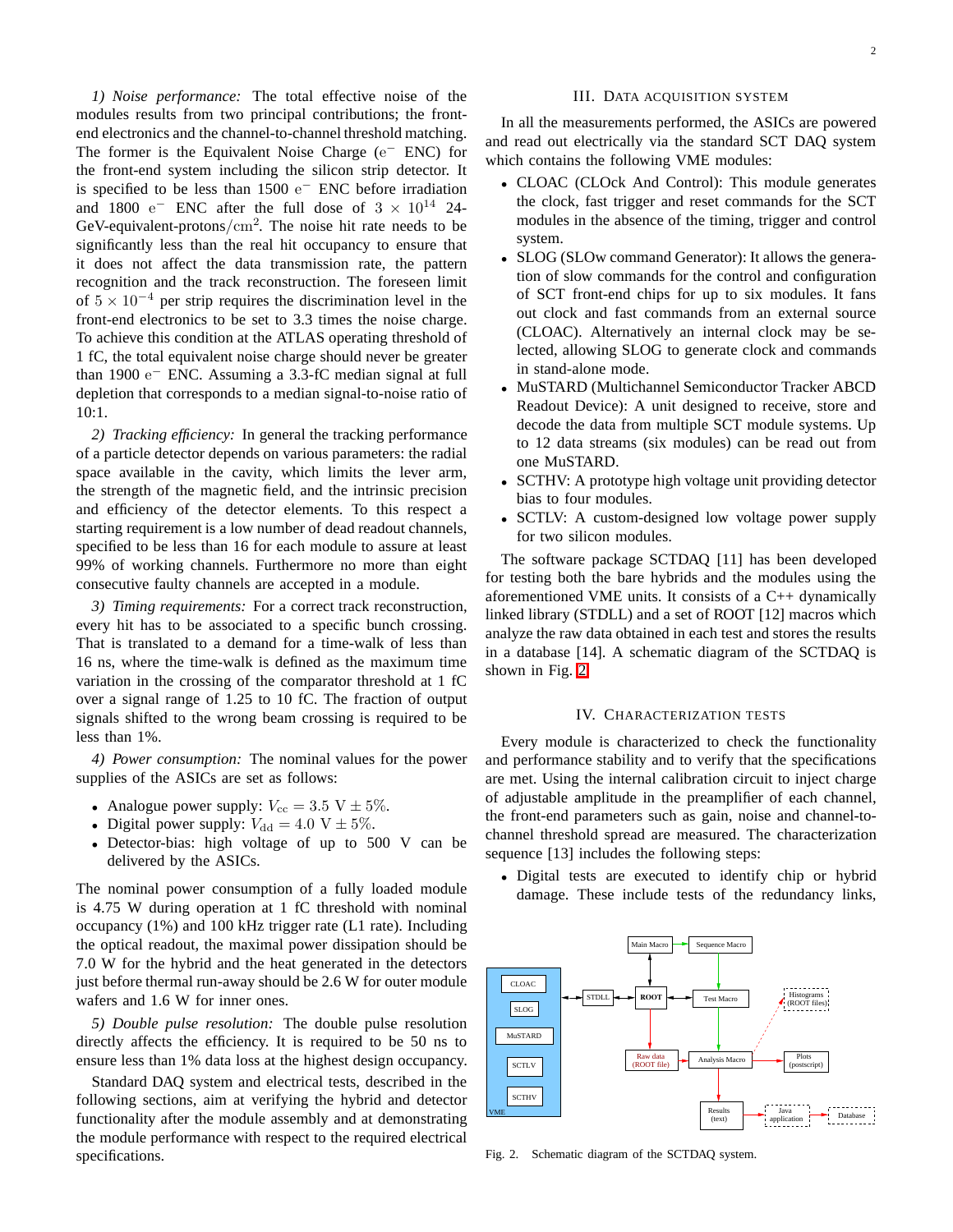the chip by-pass functionality and the 128-cell pipeline circuit.

- Optimization of the delay between calibration signal and clock (strobe delay) is performed on a chip-to-chip basis.
- To minimize the impact of the threshold non-uniformity across the channels on the noise occupancy, the ABCD3TA design foresees the possibility to adjust the discriminator offset. A threshold correction using a digital-to-analog converter (Trim DAC) per channel with four selectable ranges (different for each chip) has been implemented in the ASICs. The *trimming* procedure allows an improved matching of the comparators thresholds; this is an important issue for the irradiated modules due to the increase of threshold spread with radiation dose.
- The gain and electronic noise are obtained channel by channel with threshold scans performed for ten different values of injected charge ranging from 0.5 to 8 fC (Response Curve procedure; see Fig. [4\)](#page-2-0). For each charge injected the corresponding value in mV is extracted as the 50% point  $(vt_{50})$  of the threshold scan fitted with a complementary error function (S-curve). The gain, input noise and offset are deduced from the correlation of the voltage output in mV versus the injected charge in fC.
- A threshold scan without any charge injection is performed to yield a direct measurement of the noise occupancy at 1 fC, as shown in Fig. [3.](#page-2-1) The adjusted discriminator offset is applied to ensure a uniform measurement across the channels.
- A dedicated scan is also executed to determine the timewalk. Setting the comparator threshold to 1 fC for each value of injected charge ranging from 1.25 to 10 fC a complementary error function is fitted to the falling edge of a plot of efficiency versus the setting of the strobe delay to determine the 50%-efficiency point. The timewalk is given by the difference between delays calculated for 1.25 fC and for 10 fC injected charge.

As part of the quality assurance test, a long-term test with electrical readout is also performed. The ASICs are powered, clocked and triggered during at least 18 hours while the module bias voltage is kept at 150 V and its thermistor temperature is  $\sim$  10 °C. The bias voltage, chip currents, hybrid temperature, the leakage current and the noise occupancy are recorded every 15 min, as shown in Fig. [5.](#page-3-0) Moreover, every



<span id="page-2-0"></span>Fig. 4. Typical set of plots obtained with the Response Curve procedure before trimming and for one data steam, corresponding to six chips (768 channels). From top to bottom the  $vt_{50}$  value, the gain, the offset and the input noise are shown for each channel.

two hours a test verifying correct functionality of the module is performed.

A final measurement of the detector leakage current as a function of the bias voltage  $(I - V$  curve) is also performed at  $20 °C$  to assure that the current drawn by the whole module is low enough for the safe operation of the detector. The current values at 150 and 350 V are recorded and compared with those of previous  $I - V$  curve measurements before and after the module sub-assembly.

During the electrical tests the modules are mounted in a light-tight aluminum box which supports the modules at the two cooling blocks of the baseboard. The test box includes a cooling channel connected to a liquid coolant system of adjustable temperature. The operating temperature is monitored by thermistors (one for the end-cap and two for the barrel hybrid) mounted on the hybrid. The box also provides



<span id="page-2-1"></span>Fig. 3. Noise occupancy plot for one data stream: occupancy vs. channel number and vs. threshold (left); average occupancy for the stream vs. threshold (right). The threshold is expressed with respect to the 1-fC point (0 mV) as determined during the trimming procedure.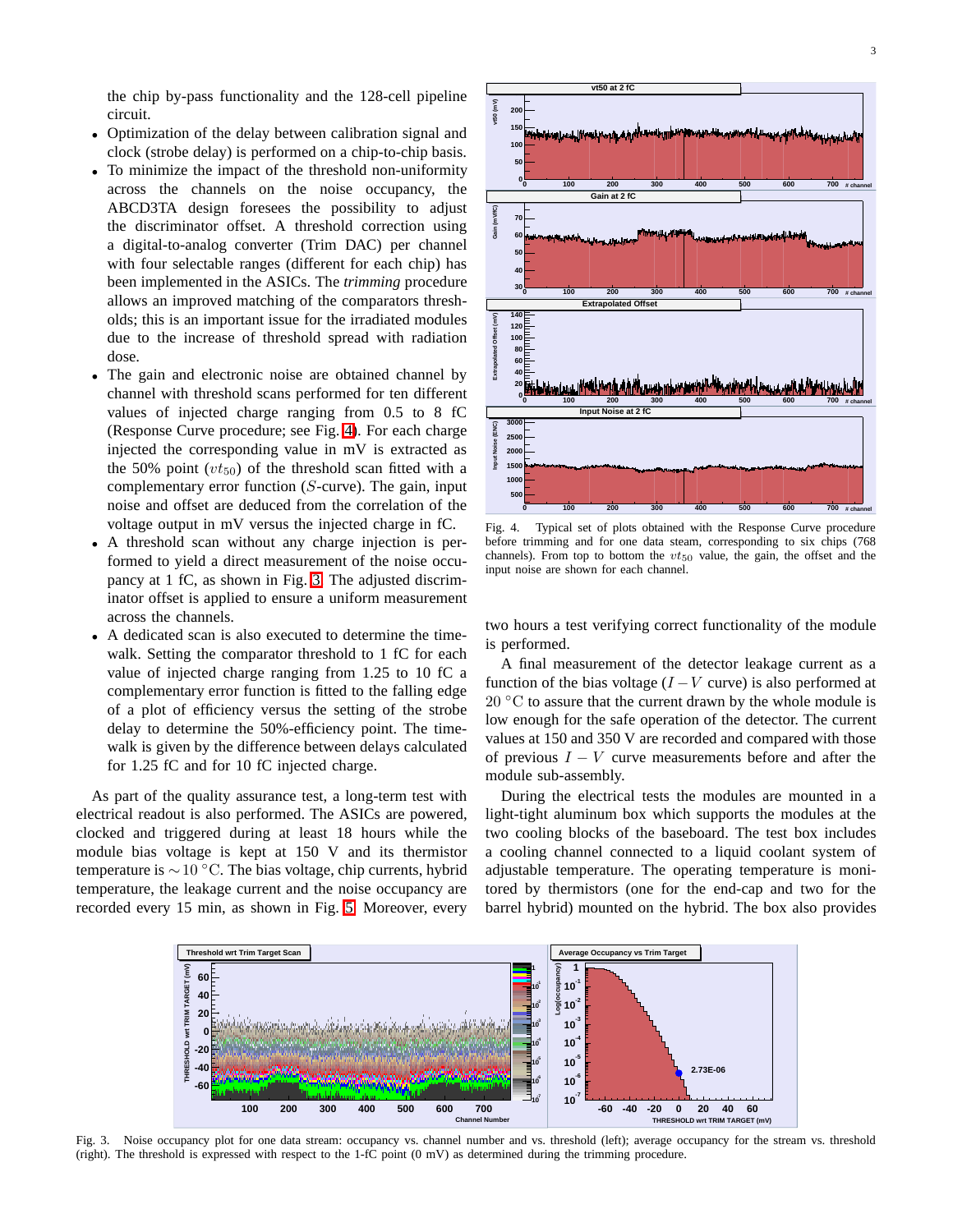

<span id="page-3-0"></span>Fig. 5. Long-term test results for six modules showing from top to bottom: hybrid temperature; analog  $(I_{\rm cc})$  and digital  $(I_{\rm dd})$  current; detector leakage current  $(I_{\text{det}})$ ; and noise occupancy as a function of time.

a connector for dry air circulation. Subsequently, the module test box is placed inside an environmental chamber and it is electrically connected to the readout system and VME crate. Up to six modules can be tested simultaneously with this configuration. The grounding and shielding scheme of the setup is of crucial importance, therefore a careful optimization is necessary. The tests are carried out at a detector bias of 150 V and at an operating temperature of  $5 - 15$  °C.

## V. PRODUCTION MODULES PERFORMANCE

All production modules have to pass successfully the aforementioned tests —long-term test, characterization and leakage current measurement— as a part of their quality assurance plan. The hybrids are also tested before assembly using the same setup and software package. The results presented here correspond to the end-cap production modules that qualified for assembly onto disks, which amount to  $\sim 2000$  (including spares) representing about half of the total number of SCT modules.

In Fig. [6](#page-3-1) the average gain per module is shown for all qualified forward modules. The average gain value is about 57 mV/fC at a discriminator threshold of 2 fC and it is of the same level as the one obtained from system tests.

The noise level per module is shown in Fig. [7.](#page-4-0) The two distinct contributions reflect the difference between *short* modules (inner and short middle) and *long* ones (long middle and outer). The former consist on only one pair of sensors having a strip length of around 6 cm, while the latter have two detector pairs with a total length of 12 cm, resulting in higher strip resistance.

An average of 1550 e<sup>-</sup> ENC with an r.m.s. of about 100 e<sup>−</sup> ENC has been attained for the long modules. The noise occupancy at a comparator threshold of 1 fC is measured



<span id="page-3-1"></span>Fig. 6. Average gain per module for all qualified forward modules.

to be  $2.4 \times 10^{-5}$  on average, i.e. twenty times lower than the requirement of  $< 5 \times 10^{-4}$  per strip, as illustrated in Fig. [8.](#page-4-1) These values are compatible with the ones acquired from non-irradiated prototype modules [15], which also showed that after irradiation the noise levels although higher do not compromise the overall detector performance. It should be stressed that the acquired noise measurements largely depend on the degree of the setup optimization which generally varies across the testing sites, resulting in a higher than actual measured value of the module noise. The noise also depends on the temperature on the hybrid increasing by  $\sim 6$  e<sup>−</sup> ENC per degree Celsius. Since under standard conditions at the LHC the modules will operate with a thermistor temperature near 2 ◦C, a lower noise level than the one obtained during quality control tests is expected during running.

Another aspect of the readout requirements is the number of defective channels per module. As shown in Fig. [9,](#page-4-2) on average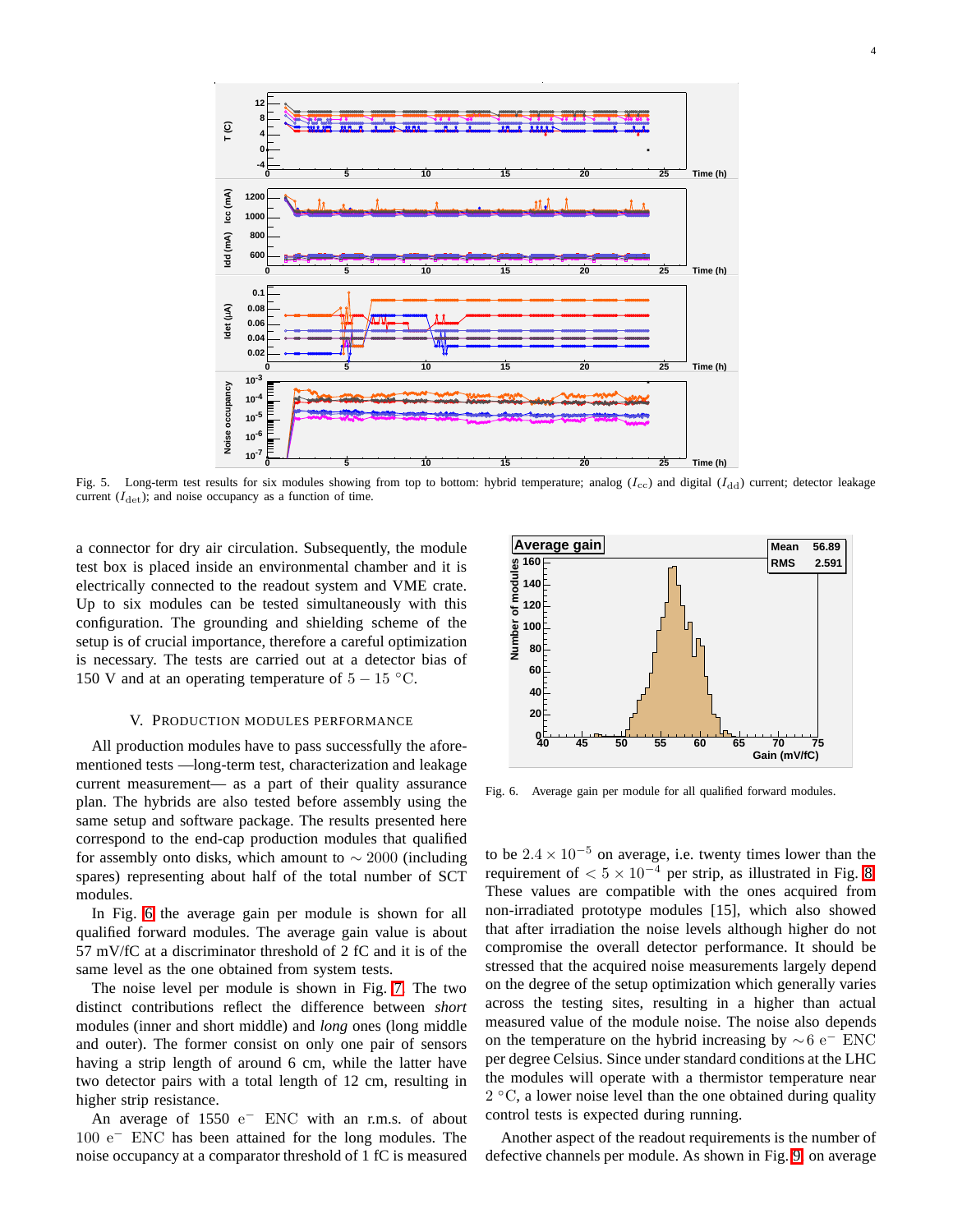

<span id="page-4-0"></span>Fig. 7. Average noise per module for all qualified forward modules.



<span id="page-4-1"></span>Fig. 8. Average noise occupancy at 1 fC per module for all qualified forward modules.

less than three channels per module are *lost*, i.e., have to be masked, which represents a fraction of  $1.8\%$ . This category includes dead, stuck, noisy channels, as well as channels that have not been wire-bonded to the strips and channels that cannot be trimmed. Other channels exhibit less critical defects such as low or high gain (or offset) with respect to the chipaverage. These *faulty* channels amount to less than two per module  $(1.2\%)$ . Their presence is due either to chip defects or defective detector strips (e.g. punch-through or short-circuited channels).

As far as the final  $I - V$  curves are concerned, the full statistics results verify the good behavior of the sensors at a high bias voltage. The very few cases where a problem was observed was either due to detector damage after assembly or to a defective bias voltage connection on the hybrid. In the latter case the hybrids were reworked to re-establish the connection.

To recapitulate, only a fraction of about 2.4% of the tested modules does not pass at least one electrical characterization test. Most of these modules exhibit a high number of consecutive faulty channels due to minor damage (scratch) of module components such as the sensors or the fan-ins.<sup>1</sup> The high yield of the electrical tests performed on the production modules



<span id="page-4-2"></span>Fig. 9. Number of lost and faulty channels per module for all qualified forward modules.

reflects the strict quality control criteria set during the ASICs and the hybrids selection.

## VI. CONCLUSION

The results of the systematic electrical tests performed in all SCT forward production modules demonstrate that they are well within specifications. The attained gain and the noise performance are compatible with the ones obtained in several system tests involving detector and electronics prototypes. The fraction of defective channels per module is kept well below 1%. The production of the silicon modules has finished and their mounting onto large structures (cylinders and disks) is well under way. The whole SCT is expected to be ready for installation in the ATLAS cavern at the LHC —together with the transition radiation detector— in spring 2006.

### ACKNOWLEDGMENT

The author would like to thank Carlos Lacasta and Joe Foster for their help in retrieving the data presented here from the corresponding database and for useful comments during the preparation of this contribution.

#### **REFERENCES**

- [1] ATLAS Collaboration, ATLAS Technical Proposal, CERN/LHCC/94-43 (1994); <http://atlas.web.cern.ch/Atlas/>
- [2] ATLAS Collaboration, Inner Detector Technical Design Report vol. I & II, CERN/LHCC/97-16 & CERN/LHCC/97-17 (1997).
- [3] *For a recent review see:* J. N. Jackson [ATLAS SCT Collaboration], Nucl. Instrum. Meth. A **541** (2005) 89.
- [4] C. Lacasta, Nucl. Instrum. Meth. A **512** (2003) 157.
- [5] D. Robinson *et al.*, Nucl. Instrum. Meth. A **485** (2002) 84.
- [6] C. Ketterer, IEEE Trans. Nucl. Sci. **51** (2004) 1134.
- [7] W. Dabrowski, Nucl. Instrum. Meth. A **501** (2003) 167.
- [8] I. Mandic [ATLAS SCT Collaboration], IEEE Trans. Nucl. Sci. **49** (2002) 2888; P. J. Dervan [ATLAS SCT Collaboration], Nucl. Instrum. Meth. A **514**
	- (2003) 163; P. K. Teng *et al.*, Nucl. Instrum. Meth. A **497** (2003) 294;

L. S. Hou, P. K. Teng, M. L. Chu, S. C. Lee and D. S. Su, Nucl. Instrum. Meth. A **539** (2005) 105.

- [9] Y. Unno *et al.*, IEEE Trans. Nucl. Sci. **49** (2002) 1868; F. Campabadal *et al.*, Nucl. Instrum. Meth. A **538** (2005) 384.
- [10] C. Lacasta, "Electrical specifications and expected performance of the end-cap module," ATLAS Project Document, ATL-IS-EN-0008 (2002), <https://edms.cern.ch/document/316205/1>
- [11] [http://sct-testdaq.home.cern.ch/sct-testdaq/sctdaq/sctdaq.h](http://sct-testdaq.home.cern.ch/sct-testdaq/sctdaq/sctdaq.html)

<sup>&</sup>lt;sup>1</sup>The fan-ins are designed to provide electrical connection between the ABCD chips and the silicon strips and mechanical support between the hybrid and the sensors. They are made out of metal tracks deposited on top of a glass substrate.